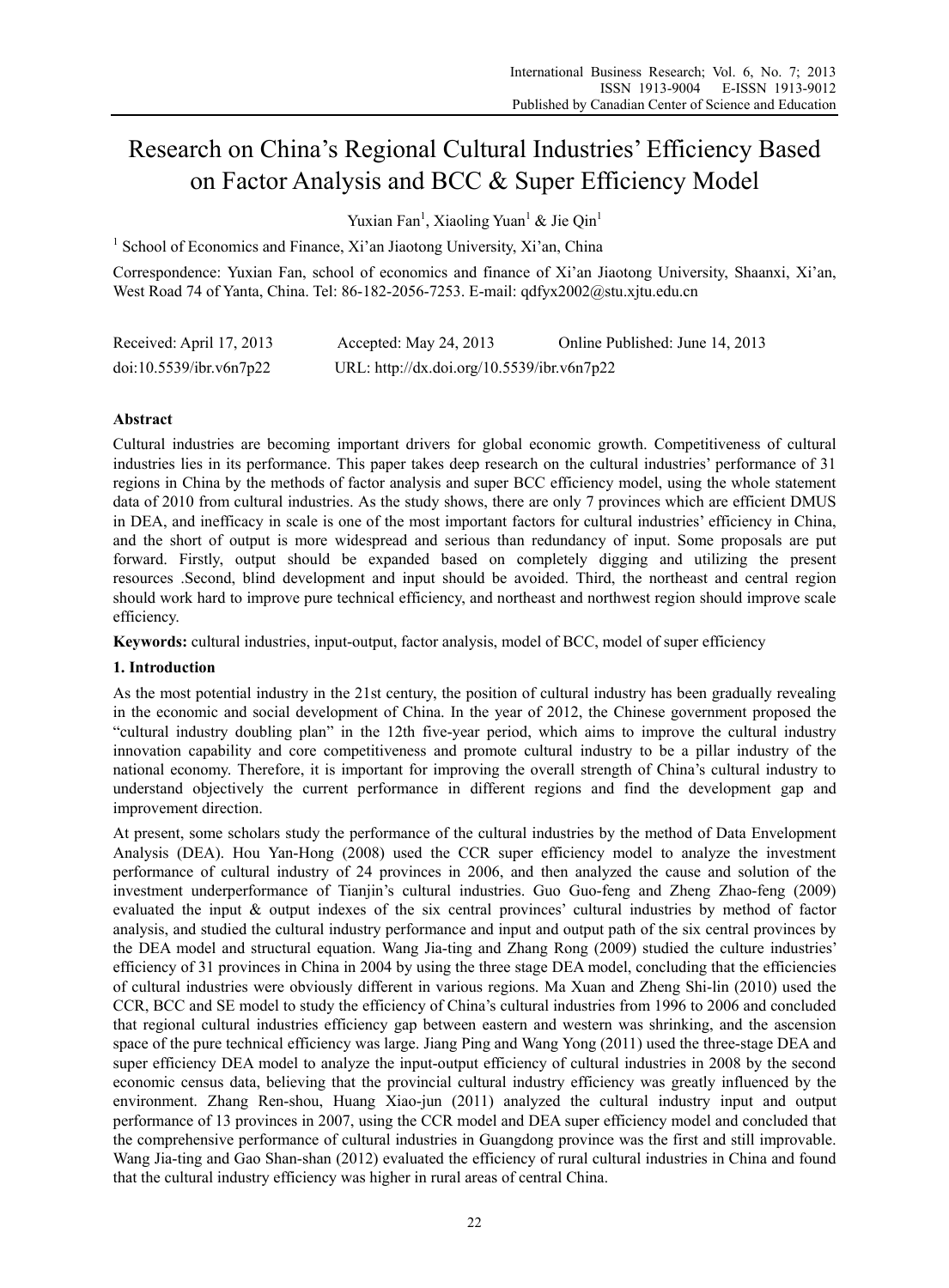The literatures above have made a meaningful exploration to the efficiency of Chinese cultural industries, but there are still some disadvantages. Firstly, the selection of input and output indexes was subjective, and most of them are value indexes. Presently, except for Guo Guo-feng and Zheng Zhao-feng (2009), others did not use the method of factor analysis, just selecting 2 to 4 input and output indexes by subjective judgment. However, it is easy to miss important information if just a limited number of value indexes are selected, because there are various categories of cultural industries and plenty of cultural investments cannot be measured in terms of value. Improper indexes may also affect the accuracy of evaluation results. Secondly, the selected industries and data can't reflect the full picture of cultural industries in former researches. Many industries were not included, such as "related culture products manufacturing industry", "cultural tourism industry "and "wholesale and retail industry ". Thirdly, some literatures analyzed the performance of cultural industries by the CCR model. But the assumption of this model is constant returns to scale, which does not match with cultural industries' character of "increasing returns with endogenous development mechanism". Fourthly, most of the researches used the input-oriented DEA model. But the cultural industries' fixed investment is large and relatively stable, which determines it is more suitable to use output-oriented method. Presently, no one has used output-oriented BCC model to study the regional culture industries performance. Fifthly, few literatures calculated the input redundancy ratio and output inefficiency ratio for relatively invalid DMUS, which mean the improvement direction. Given the above considerations, this paper collects all the cultural industry data of 31 provinces in 2010 and combines the factor analysis method and output-oriented BCC super efficiency model to analyze the regional cultural industries' performance, reflecting accurately the state and future orientation of Chinese regional cultural industries.

#### **2. Research Methods and Data Specified**

#### *2.1 Theoretical Model and Research Method*

#### 2.1.1 Output-Oriented BCC Model

Data envelopment analysis (DEA) model is a kind of efficiency evaluation method, which is developed based on the concept of relative efficiency by A. Charnes and W. W. Cooper, famous operations researchers in America. Currently, DEA model has become an important method of efficiency evaluation for multiple input and multiple output system. The BCC model takes "variable return to scale (VRS)" as a premise, and divides technical efficiency (TE) of each decision making unit into pure technical efficiency (PTE) and scale efficiency (SE). DEA model can be divided into input-oriented and output-oriented in terms of measurement difference. Input-oriented DEA model is an efficiency evaluation model when input reaches the smallest under the condition of constant output; output-oriented DEA model is an efficiency evaluation model when output reaches the largest under the condition of constant input. For CCR model, the results of input-oriented and output-oriented analysis are the same, but for BCC model the results have differences. Considering the fixed investment of cultural industry is large and relatively stable, the output-oriented BCC model is better.

Assume that there are n decision making units (DMU), and each DMU has m kinds of inputs and s kinds of outputs. Input set is  $X = \{x_i, i = 1, 2, ..., m\}$ ; output set is  $Y = \{y_k, k = 1, 2, ..., s\}$ .  $X_j$  and  $Y_j$  mean the input and output variables of j-th DMU. Under the output-oriented condition, the dual form of BCC model can be expressed as:

$$
\begin{cases}\n\max_{\theta, \lambda} \theta \\
s.t. \sum_{j=1}^{n} \lambda_j x_j + s^+ = x_0 \\
\sum_{j=1}^{n} \lambda_j y_j - s^- = \theta y_0 \\
s^+ \ge 0, s^- \ge 0 \\
\sum_{j=1}^{n} \lambda_j = 1, \lambda_j \ge 0\n\end{cases}
$$
\n(1)

in Model (1),  $\theta$  means effective value of DMU<sub>,</sub>  $s^+$  and  $s^-$  mean slack variable. Their economic meaning is: when  $\theta = 1$ ,  $s^+ = 0$  and  $s^- = 0$ , the DMUs are DEA efficient, and the technology and scale are all efficient; when  $\theta = 1$  and one of  $s^+$  and  $s^-$  is not 0, the DMUs are weak DEA efficient and at least one of technology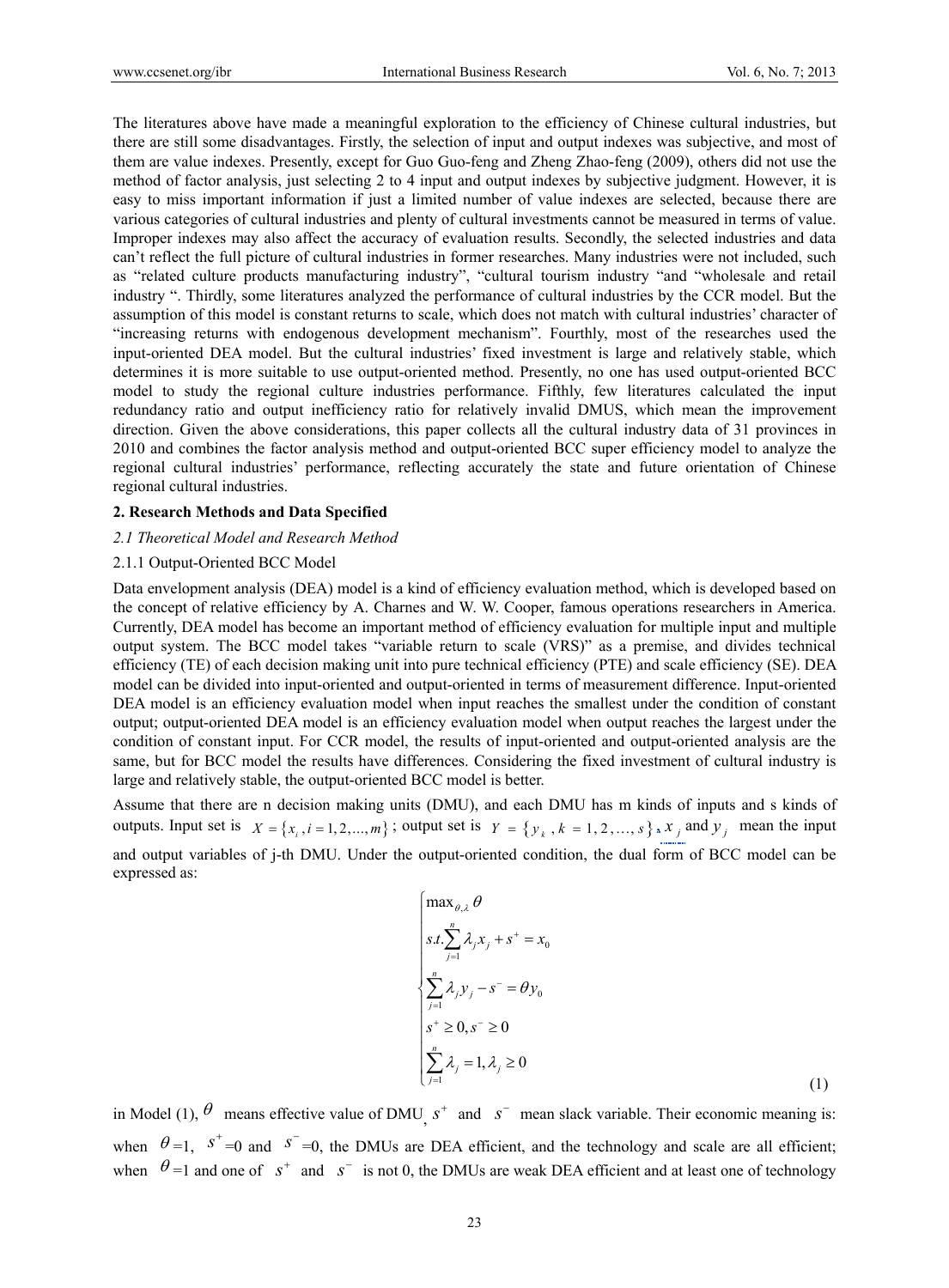and scale is not the best; when  $\theta$  <1, the DMUS are DEA inefficient and both of technology and scale are not the best.

As shown in Figure 1, we explain output-oriented BCC model (as Figure 1(a)) and input-oriented CCR model (as Figure 1(b)) with a simple example of single input and single output. P means DEA inefficient decision making units. Technical efficiency is equal to CP/CD under the output-oriented condition; while technology efficiency is equal to AB/AP under the input-oriented condition. The technical efficiency of input-oriented and output-oriented are the same under the condition of CCR, as shown in Figure 1 (b):  $AB/AP = CP/CD$ , while they are not equal under the condition of VRS, as shown in Figure 1 (a):  $AB/AP \neq CP/CD$ .



Figure 1. Comparison of output-oriented BCC model and input-oriented CCR model

Figure 2 shows the principle of the BCC model and the calculation of the slack variable under the output-oriented condition of one input and two outputs. The piecewise linear curve is the frontier production function. By radial extension, point P is projected into the point P'. However, P is not on the efficient frontier, because output  $y_1$  can increase AP' under the condition of no increase of the input which is the slack variable of output.



Figure 2. Output-oriented BCC model

#### 2.1.2 Factor Analysis Method

In order to do efficiency evaluation with DEA model, the required number of DMUs must be at least twice than the input and output indexes. Choosing a large number of indexes will appear information overlap problems between indexes and affect the accuracy of DEA evaluation as well. However, because the cultural industry is a complicated system of multiple input and multiple output, it is not enough to reflect the whole cultural industry situation to select just a small amount of indexes by subjective judgment. The factor analysis method can solve this problem very well. Factor analysis is a statistical analysis method which is able to change multiple complex variables to a few the overall explainable but unrelated factors. This paper establishes a cultural industry input and output index system and uses factor analysis method to extract the main factors, and then naming the factors according to the information provided by the orthogonal rotating load matrix. In the end, the factor scores are applied to the DEA performance analysis of cultural industry.

## 2.1.3 Super-Efficiency Model

The BCC model will get many effective production units with the efficiency value of 1, but their production efficiency must be different. Traditional BCC model is unable to carry on further order for them. Super efficiency DEA analysis method can take further discriminating and contrasting to the decision making units on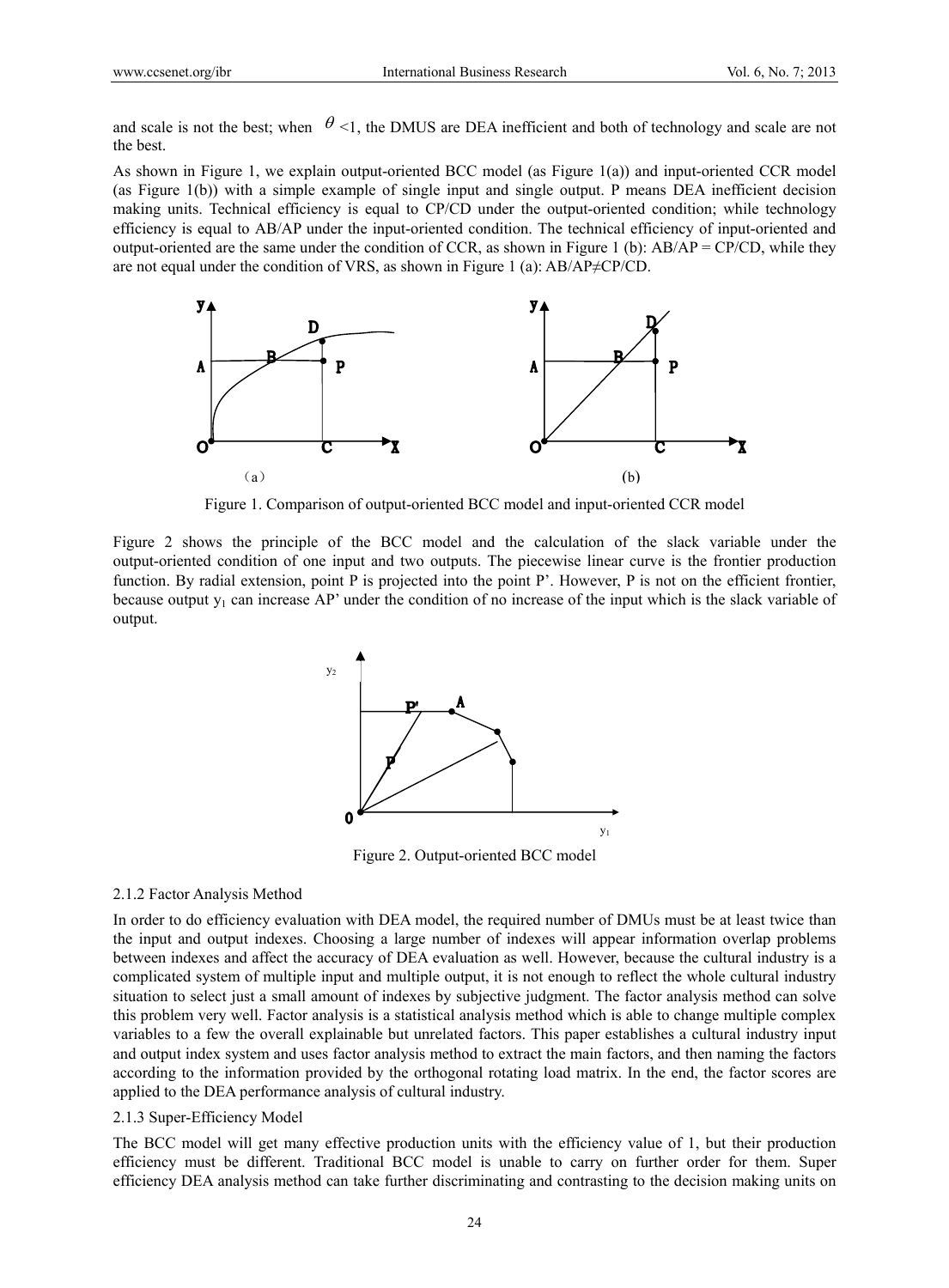the production frontier. The basic idea is: when evaluating decision making units, taking the evaluation decision-making unit itself out of sets. As shown in Figure 3, assuming each decision-making unit has two inputs and one output. SS' is the production frontier of BCC model. Efficiency values of A, B and C are all 1. When measuring the super efficiency value, the evaluation decision-making unit will be excluded. The super efficiency value may be less than 1. When we evaluate the super efficiency value of point B, it is no longer on the frontier and frontier just includes A and C. B' is the projection of B. Super efficiency value of B' is equal to OB'/OB (assumptions of 0.7), which indicates that if the output is synchronously decreases by 30%, the decision making unit is still effective.



Figure 3. Super efficiency DEA model of output

## *2.2 Input and Output Evaluation Index System of Cultural Industries*

As shown in Table 1, this paper takes existing researches' results as references, and then builds 11 indexes of the cultural industry input evaluation from three angles---the basic elements input, capital investment and cultural resources input. Besides, from two angles of economic output and social production, we build 16 indexes to evaluate the cultural industries output:

| Cultural industries input index  |                                                                          |  |  |  |  |  |
|----------------------------------|--------------------------------------------------------------------------|--|--|--|--|--|
| Basic elements input             | Employed persons $X_1$                                                   |  |  |  |  |  |
|                                  | Enterprise number $X_2$                                                  |  |  |  |  |  |
| Capital investment               | The number of social humanities and test researchers $X_3$               |  |  |  |  |  |
|                                  | New fixed assets of Cultural relics construction investment $X_4$        |  |  |  |  |  |
|                                  | Internal R&D expenditure $X_5$                                           |  |  |  |  |  |
|                                  | Financial allocation of cultural relics $X_6$                            |  |  |  |  |  |
| Cultural resources input         | New books $X_7$                                                          |  |  |  |  |  |
|                                  | State Protected Historic site $X_8$                                      |  |  |  |  |  |
|                                  | State-level non-material cultural heritage X <sub>9</sub>                |  |  |  |  |  |
|                                  | Collection of cultural relics $X_{10}$                                   |  |  |  |  |  |
|                                  | State-level scenic area X <sub>11</sub>                                  |  |  |  |  |  |
| Cultural industries output index |                                                                          |  |  |  |  |  |
| Economic output                  | The added value of cultural industries $Y_1$                             |  |  |  |  |  |
|                                  | Tourism income $Y_2$                                                     |  |  |  |  |  |
|                                  | Culture and related products wholesale and retail sales Y <sub>3</sub>   |  |  |  |  |  |
|                                  | Cultural manufacturing sales Y <sub>4</sub>                              |  |  |  |  |  |
|                                  | Entertainment places sales Y <sub>5</sub>                                |  |  |  |  |  |
|                                  | Performing arts venues show income $Y_6$                                 |  |  |  |  |  |
| Social production                | Annual production of radio and television time $Y_7$                     |  |  |  |  |  |
|                                  | Radio and television cable subscribers Y <sub>8</sub>                    |  |  |  |  |  |
|                                  | Internet penetration rateY <sub>9</sub>                                  |  |  |  |  |  |
|                                  | Books, newspaper and magazine printing $Y_{10}$                          |  |  |  |  |  |
|                                  | Public libraries in general circulation $Y_{11}$                         |  |  |  |  |  |
|                                  | Library information construction computers Y <sub>12</sub>               |  |  |  |  |  |
|                                  | Original debut drama performing arts groups $Y_{13}$                     |  |  |  |  |  |
|                                  | Performing arts venues $Y_{14}$                                          |  |  |  |  |  |
|                                  | Organization activities in public arts cultural center township $Y_{15}$ |  |  |  |  |  |
|                                  | Number of tourists $Y_{16}$                                              |  |  |  |  |  |

Table 1. Input and output evaluation index system of cultural industries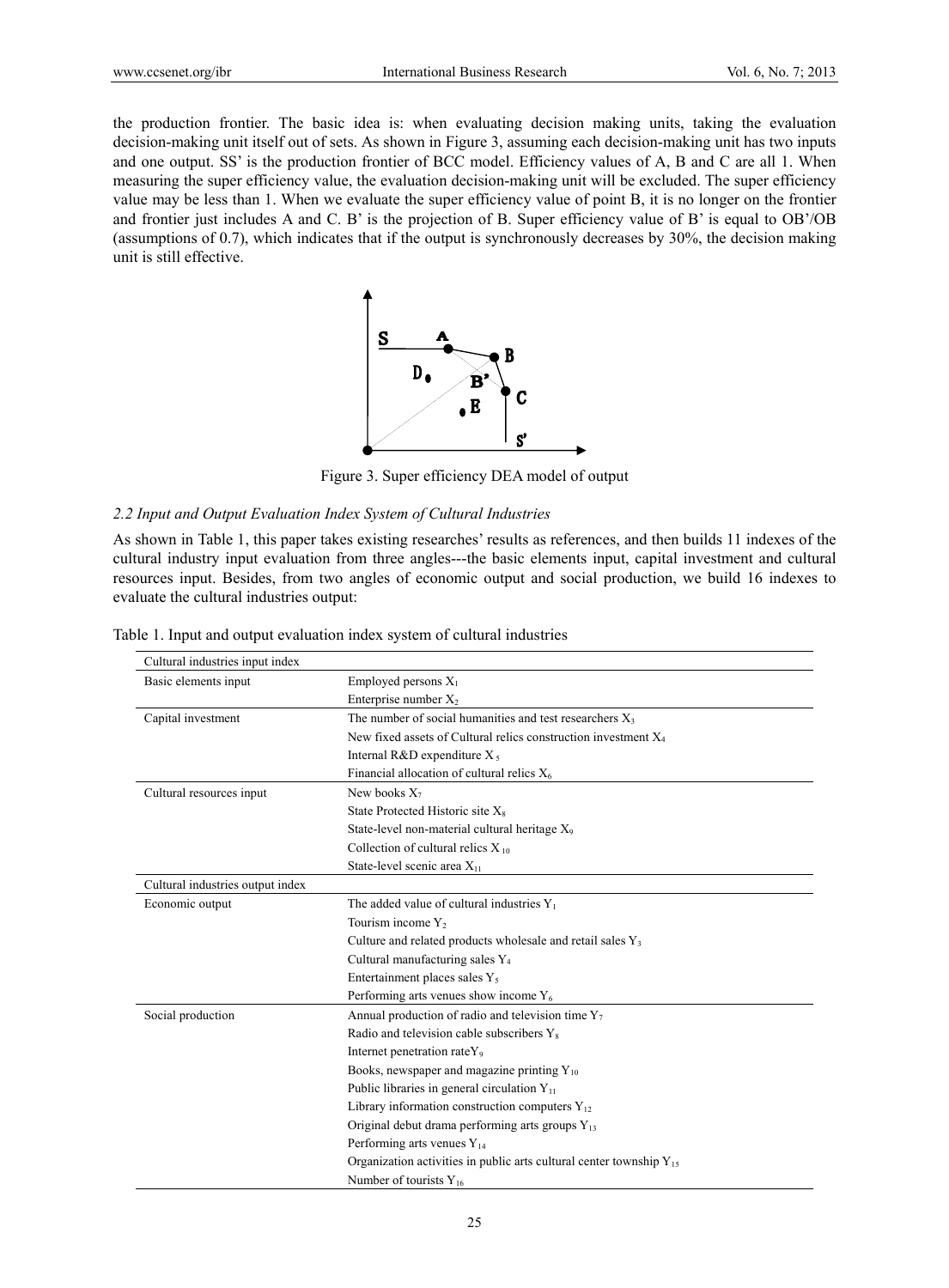## *2.3 Indexes and Data Explanation*

In 2004, according to the *classification of national economy industry* (GB/T4754 2002), Chinese National Bureau of Statistics makes *the classification of cultural and related industries*, in which the cultural industries are divided into nine industries, including news services, publishing and copyright services, radio, television and film service, culture and art services, network culture services, cultural services of leisure and entertainment, other cultural services, cultural goods equipment and related cultural products production, cultural goods equipment and related cultural products sales. The index system of this paper covers the cultural industries above as much as possible. The indexes  $X_1$  and  $X_2$  are data of the whole industry, which are aggregated by the number of different industries. The two indexes represent the basic elements of cultural industries investment and reflect the overall scale of the regional cultural industries. The indexes  $X_3 - X_6$  reflect the regional capital investment of cultural industries. The indexes  $X_7 - X_{11}$  represent the resources input of regional cultural industries, reflecting the resources endowment of regional cultural industries.

The indexes  $Y_1 \sim Y_6$  represent the economic output scale of cultural industries. The added value of cultural industries  $(Y_1)$  is a comprehensive index of the whole industry. The other indexes respectively represent cultural services, retail industry and manufacturing industry and so on. In addition to using these economic indexes to measure the output of cultural industries, the other outputs are hard to be measured by economic indexes. Therefore, we use real object to represent the output, like  $Y_7 \sim Y_{17}$  in Table 1, which is a necessary complement to economic output. The original data of this paper are all from *China's Cultural Relics Statistical Yearbook*, *China's Tourism Statistical Yearbook and Copy*, *China's Press and Publication Data Assembly, DRCNET Statistical Database System and China Info Bank*.

## **3. Factor Analysis of Input and Output Indexes**

In order to ensure the comparability and consistency of the data, we do standardization processing to eliminate the dimension and the magnitude difference of original data by SPSS17.0 software. Test results show that KMO test values are 0.731 and 0.785. The p values of Bartlett's sphericity test are 0, which shows that the indexes are suitable for factor analysis.

The Table 2 shows that the cumulative variance contribution rate of the first four factors of input indexes reaches 85.99%, and that of the first three factors of output indexes reaches 81.439%. Thus, we can say it's enough for these factors to represent the most information of the index system. In order to grasp accurately the economic meaning of the selected factors and explore their potential information, we do varimax orthogonal rotation to the factor loading matrix. As a result , the first factor of the input indexes has larger load on the five indexes  $X_1, X_2, X_5, X_6$  and  $X_7$ , which are the elements needed by all industries. So the first factor is named as "the basic element inputs". The second factor has larger load on the  $X_3$  and  $X_{10}$ , named as "the scientific research inputs to the cultural industries". The third factor has larger load on the  $X_4$ ,  $X_8$  and  $X_9$ . Of them,  $X_8$  and  $X_9$  are the special resources of cultural industries and  $X_4$  can be seen as the new investment of each year. So the third factor is named as "the special resource inputs". The fourth factor has larger load on the  $X_{11}$ , which is the state-level scenic area. Thus the fourth factor is named as "the tourism resource inputs".

| <b>Ttotal Variance Explained</b>     |       |                     |                                    |       |                                           |              |  |  |  |  |
|--------------------------------------|-------|---------------------|------------------------------------|-------|-------------------------------------------|--------------|--|--|--|--|
| Input Component                      |       | Initial Eigenvalues |                                    |       | <b>Extraction Sum of Squared Loadings</b> |              |  |  |  |  |
|                                      | Total | of Variance %       | Cumulative %                       |       | of Variance %                             | Cumulative % |  |  |  |  |
|                                      | 5.219 | 47.444              | 47.444                             | 4.250 | 38.635                                    | 38.635       |  |  |  |  |
| $\overline{c}$                       | 1.730 | 15.724              | 63.168                             | 2.134 | 19.400                                    | 58.035       |  |  |  |  |
| 3                                    | 1.483 | 13.486              | 76.654                             | 1.885 | 17.135                                    | 75.170       |  |  |  |  |
| 4                                    | 1.027 | 9.336               | 85.990                             | 1.190 | 10.820                                    | 85.990       |  |  |  |  |
| Output Component Initial Eigenvalues |       |                     | Extraction Sum of Squared Loadings |       |                                           |              |  |  |  |  |
|                                      | Total | of Variance %       | Cumulative %                       | Total | of Variance %                             | Cumulative % |  |  |  |  |
|                                      | 9.086 | 56.790              | 56.790                             | 7.327 | 45.796                                    | 45.796       |  |  |  |  |
| $\overline{c}$                       | 2.881 | 18.006              | 74.796                             | 4.078 | 25.487                                    | 71.282       |  |  |  |  |
| 3                                    | 1.063 | 6.643               | 81.439                             | 1.625 | 10.157                                    | 81.439       |  |  |  |  |

Table 2. Variance, eigenvalue and contribution rate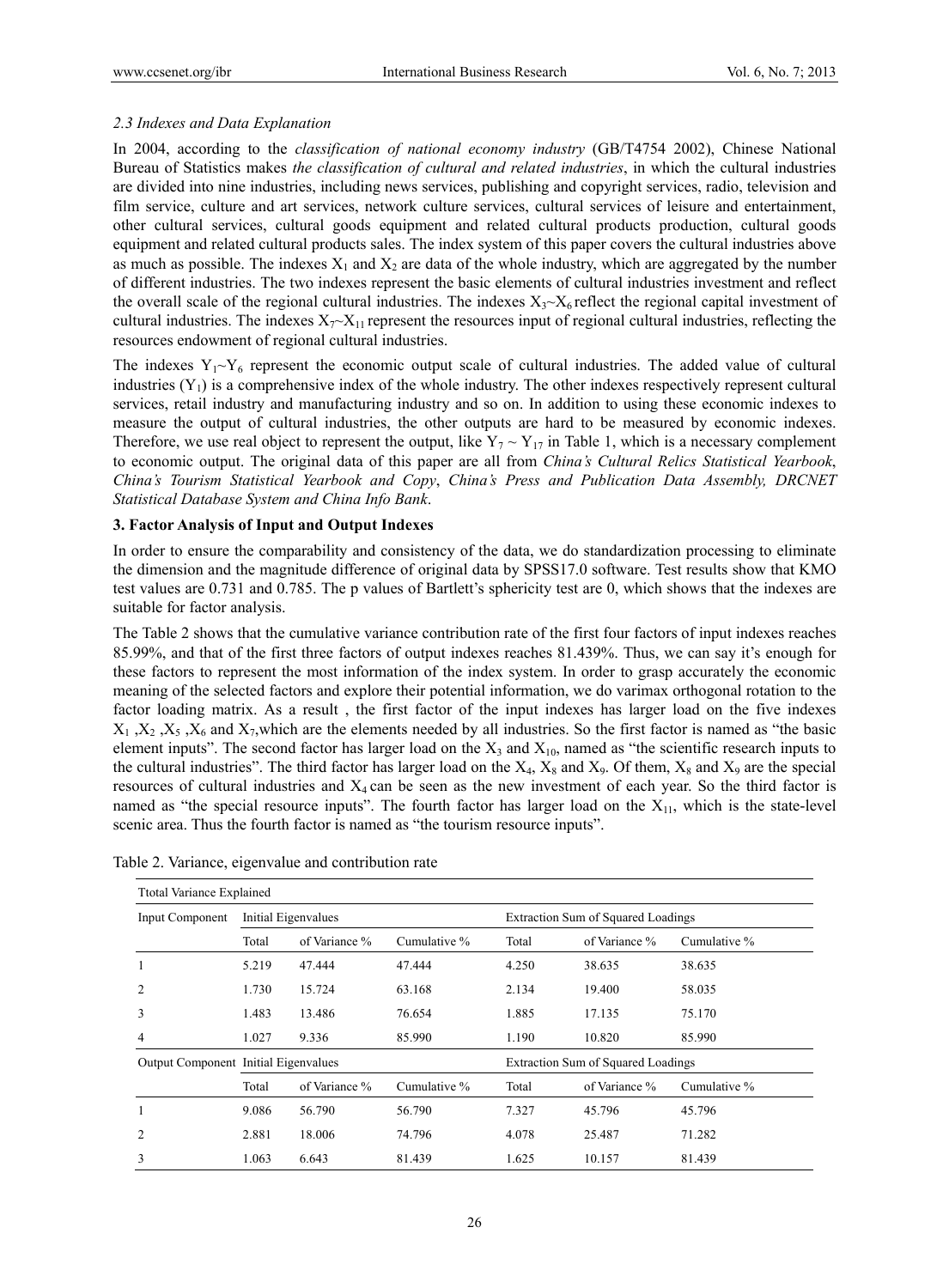The first factor of output indexes has larger load on  $Y_1$ ,  $Y_4$ ,  $Y_5$ ,  $Y_7$ ,  $Y_8$ ,  $Y_{11}$ ,  $Y_{12}$ ,  $Y_{13}$ ,  $Y_{14}$  and  $Y_{15}$ , which represent the products or services outputs of cultural enterprises. So factor one is named as "the output of cultural enterprises". The second factor has larger load on  $Y_2$ ,  $Y_3$ ,  $Y_6$ ,  $Y_9$  and  $Y_{10}$ , which are associated with direct consumption. Thus the second factor is named as "the cultural consumption income". The third factor has more loads on  $Y_{16}$ , which is named as "tourist trips".

Table 3. Score of extracted input and output factors

| Region             | basic    | scientific | special   | tourism  | comprehensive  | output of cultural cultural |                   | tourist | comprehensive |
|--------------------|----------|------------|-----------|----------|----------------|-----------------------------|-------------------|---------|---------------|
|                    | element  | research   | resources | resource | score of Input | Enterprise and              | consumption trips |         | score of      |
|                    | inputs   | inputs     | inputs    | inputs   | factor         | institution                 | income            |         | Output factor |
| Beijing            | 0.10     | 4.41       | $-0.55$   | $-0.54$  | 0.72           | $-1.51$                     | 4.89              | 0.49    | 0.74          |
| Tianjin            | $-0.20$  | $0.02\,$   | $-1.12$   | $-0.73$  | $-0.36$        | $-0.59$                     | 0.27              | $-1.01$ | $-0.38$       |
| Hebei              | $-0.27$  | $-0.57$    | 1.64      | $-0.06$  | 0.00           | $-0.17$                     | $-0.30$           | 0.42    | $-0.14$       |
| Shanxi             | $-0.99$  | 0.39       | 1.82      | $-0.91$  | $-0.29$        | $-0.29$                     | $-0.31$           | $-0.27$ | $-0.29$       |
| Neimenggu          | $-0.60$  | 0.08       | $0.18\,$  | $0.05\,$ | $-0.28$        | $-0.36$                     | $-0.46$           | $-0.35$ | $-0.39$       |
| Liaoning           | 0.66     | $-0.22$    | $-0.79$   | $-0.18$  | 0.18           | 0.17                        | $-0.02$           | 1.14    | 0.23          |
| Jilin              | $-0.29$  | $-0.22$    | $-0.82$   | $-0.47$  | $-0.38$        | $-0.37$                     | $-0.36$           | $-0.36$ | $-0.37$       |
| Heilongjiang -0.25 |          | $-0.33$    | $-0.93$   | 0.18     | $-0.33$        | $-0.50$                     | $-0.35$           | 0.24    | $-0.36$       |
| Shanghai           | 1.00     | 0.58       | $-1.34$   | $-0.75$  | 0.37           | 1.37                        | 1.29              | $-1.93$ | 0.94          |
| Jiangsu            | 1.70     | 0.67       | 0.16      | $-0.36$  | 1.05           | 2.34                        | 0.19              | 0.39    | 1.42          |
| Zhejiang           | 2.26     | $-0.51$    | 1.29      | 0.76     | 1.44           | 2.31                        | 0.41              | $-0.49$ | 1.37          |
| Anhui              | $-0.04$  | $-0.46$    | $-0.21$   | $-0.09$  | $-0.15$        | $-0.10$                     | $-0.41$           | $-0.04$ | $-0.19$       |
| Fujian             | $0.11\,$ | $-0.64$    | 0.65      | $-0.39$  | $0.00\,$       | 0.86                        | $-0.35$           | $-1.48$ | 0.19          |
| Jiangxi            | $-0.30$  | $-0.42$    | $-0.24$   | 0.14     | $-0.27$        | $0.00\,$                    | $-0.67$           | $-0.22$ | $-0.24$       |
| Shandong           | 1.12     | 0.17       | 1.02      | 0.01     | 0.81           | $0.80\,$                    | 0.04              | 1.66    | 0.67          |
| Henan              | $-0.33$  | 0.22       | 2.53      | $-0.88$  | 0.16           | 0.12                        | $-0.25$           | 0.94    | 0.11          |
| Hubei              | $-0.31$  | 0.58       | 1.32      | 1.04     | 0.25           | 0.39                        | $-0.35$           | 0.15    | 0.13          |
| Hunan              | $0.02\,$ | $-0.33$    | 0.35      | 0.20     | 0.03           | 0.22                        | $-0.39$           | $-0.04$ | $-0.01$       |
| Guangdong          | 3.50     | $-0.83$    | $-0.78$   | $-0.93$  | 1.56           | 2.30                        | 0.99              | 0.86    | 1.71          |
| Guangxi            | $-0.42$  | 0.25       | $-1.01$   | 1.03     | $-0.23$        | $-0.19$                     | $-0.42$           | 0.15    | $-0.22$       |
| Hainan             | $-0.80$  | $-0.51$    | $-0.86$   | $-0.69$  | $-0.74$        | $-0.98$                     | $-0.09$           | $-0.86$ | $-0.69$       |
| Chongqing          | $-0.39$  | 0.09       | $-0.90$   | $0.07\,$ | $-0.33$        | $-0.40$                     | $-0.03$           | $-0.34$ | $-0.28$       |
| Sichuan            | 0.29     | 0.66       | 0.07      | 4.20     | 0.75           | 0.83                        | $-0.52$           | 0.33    | 0.35          |
| Guizhou            | $-0.57$  | $-0.90$    | $-0.07$   | $-0.18$  | $-0.51$        | $-0.81$                     | $-0.40$           | 0.04    | $-0.58$       |
| Yunnan             | $-0.40$  | $-0.84$    | 1.07      | $-0.46$  | $-0.26$        | $-0.93$                     | $-0.49$           | 3.62    | $-0.22$       |
| Tibet              | $-0.92$  | $-0.71$    | $-0.63$   | $-0.43$  | $-0.79$        | $-1.10$                     | $-0.34$           | $-0.81$ | $-0.82$       |
| Shaanxi            | $-0.86$  | 1.63       | 0.24      | $-0.59$  | $-0.20$        | $-0.36$                     | $-0.28$           | $-0.16$ | $-0.31$       |
| Gansu              | $-0.72$  | $-0.37$    | 0.07      | $-0.66$  | $-0.53$        | $-0.67$                     | $-0.40$           | $-0.34$ | $-0.54$       |
| Qinghai            | $-0.77$  | $-0.69$    | $-1.10$   | 1.28     | $-0.59$        | $-0.98$                     | $-0.24$           | $-0.82$ | $-0.73$       |
| Ningxia            | $-0.79$  | $-0.57$    | $-0.94$   | $-0.79$  | $-0.77$        | $-0.87$                     | $-0.34$           | $-0.75$ | $-0.69$       |
| Sinkiang           | $-0.52$  | $-0.66$    | $-0.11$   | 1.12     | $-0.30$        | $-0.52$                     | $-0.34$           | $-0.16$ | $-0.42$       |

The input-output factor scores of each province are shown in Table 3. The five provinces with the maximum or minimum comprehensive scores (Note  $1 \& 2$ ) are marked out with shading. The five provinces with minimum output comprehensive factor scores are: Tibet, Ningxia, Hainan, Qinghai and Gansu, and the five provinces with a maximum output factor scores are: Guangdong, Jiangsu, Zhejiang, Shanghai and Beijing. Furthermore, the five provinces with a maximum input comprehensive factor scores are: Guangdong, Zhejiang, Jiangsu, Shandong and Sichuan, and the five provinces with a minimum output factor scores are: Tibet, Ningxia, Hainan, Qinghai and Guizhou. By contrast we can only infer that the performance of cultural industries in Shanghai and Beijing may be relatively higher, because output of the two provinces ranks top five but the input is not. Similarly we can conclude that the performance of cultural industries in Shandong and Sichuan are not very high. However, more accurate relative performance cannot be reflected in Table 3. So it is necessary to do further research with BCC method.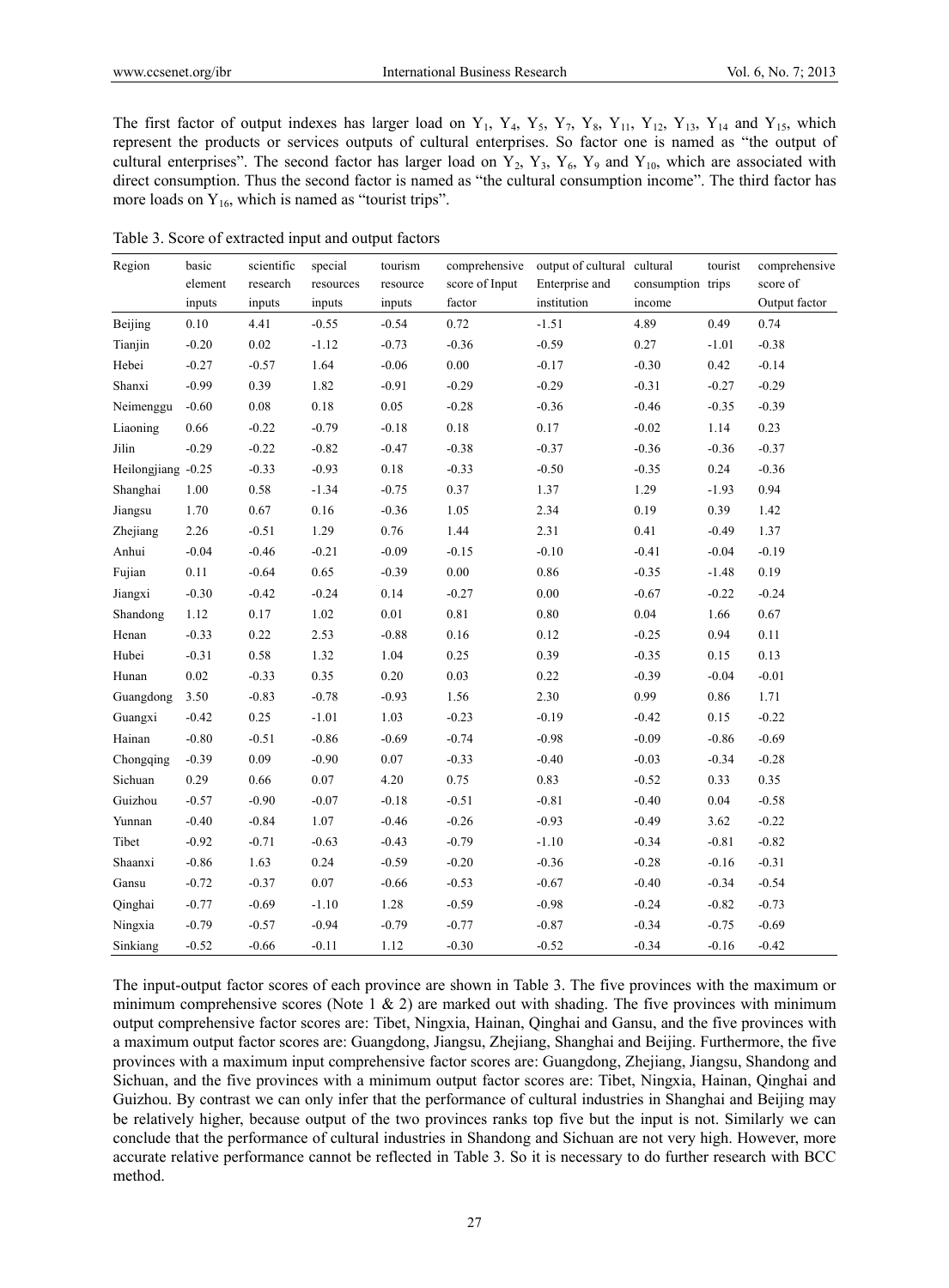## **4. Cultural Industry Input**-**Output Efficiency Analysis**

Taking the above extracted input and output factors as indexes of BCC model, we analyze the performance of regional cultural industries. These indexes, extracted by factor analysis, can fully reflect the input and output condition of the regional cultural industries. There are 31decision making units and 7 extracted factors, which meets the requirements of BCC model. However, BCC model requires that the indexes should not be negative. So we make indexation to all scores in Table 3. This process changes the negative factors to positive one, not affectting the comparison results of relative efficiency.

Many inputs of cultural industry, especially cultural resources, are the results of historical and cultural accumulation, which are relatively fixed in a period of time. Improving the performance of cultural industries depends on the output. So it is necessary to study cultural industries performance of each province from the perspective of output and find a way to improve the performance of cultural industries for each province. In this paper, we use DEAP 2.1 software, and adopt the output-oriented BCC model to calculate the regional performance of industryies in China. For the DEA ineffective units, we calculate the input redundancy ratio and output inefficiency ratio and give the best improvement path for them.

## *4.1 The Results Analysis of BCC Model*

| firm      | crste | vrste | scale | scale   | Ranking  | firm           | crste | vrste | scale | scale   | Ranking  |
|-----------|-------|-------|-------|---------|----------|----------------|-------|-------|-------|---------|----------|
|           |       |       |       | benefit | of crste |                |       |       |       | benefit | of crste |
| Beijing   |       |       |       |         |          | Shanxi         | 0.988 | 1     | 0.988 | irs     | 2        |
| Tianjin   | 0.698 | 1     | 0.698 | irs     | 13       | Hunan          | 0.624 | 0.656 | 0.952 | irs     | 18       |
| Hebei     | 0.71  | 0.814 | 0.872 | irs     | 12       | Hubei          | 0.968 | 0.978 | 0.99  | irs     | 3        |
| Shanghai  | 1     |       | 1     |         |          | Anhui          | 0.575 | 0.695 | 0.828 | irs     | 21       |
| Jiangsu   | 1     |       | 1     | ۰       | 1        | Jiangxi        | 0.685 | 0.879 | 0.78  | irs     | 16       |
| Fujian    | 1     |       | 1     | ۰       | 1        | Henan          | 0.796 | 1     | 0.796 | irs     | 9        |
| Shandong  | 0.506 | 0.521 | 0.971 | drs     | 25       | Central area   | 0.773 | 0.868 | 0.889 |         |          |
| Guangdong | 1     |       | 1     | ۰       | 1        | Liaoning       | 0.676 | 1     | 0.676 | irs     | 17       |
| Zhejiang  | 1     |       | 1     |         | 1        | Jilin          | 0.546 | 0.716 | 0.762 | irs     | 23       |
| Hainan    | 0.839 |       | 0.839 | irs     | 6        | Heilongjiang   | 0.527 | 1     | 0.527 | irs     | 24       |
| East area | 0.875 | 0.934 | 0.938 |         |          | Northeast area | 0.583 | 0.905 | 0.655 |         |          |
| Guangxi   | 0.68  |       | 0.68  | irs     | 14       | Chongqing      | 0.571 | 0.8   | 0.713 | irs     | 22       |
| Shaanxi   | 0.818 | 1     | 0.818 | irs     | 8        | Sichuan        | 0.876 | 0.949 | 0.923 | irs     | 4        |
| Gansu     | 0.592 | 0.859 | 0.69  | irs     | 20       | Guizhou        | 0.832 | 1     | 0.832 | irs     | 7        |
| Qinghai   | 0.852 |       | 0.852 | irs     | 5        | Yunnan         |       | 1     | 1     |         |          |
| Neimenggu | 0.619 | 0.861 | 0.719 | irs     | 19       | Tibet          | 0.794 |       | 0.794 | irs     | 10       |
| Ningxia   | 0.686 | 1     | 0.686 | irs     | 15       | West area      | 0.753 | 0.944 | 0.795 |         |          |
| Xinjiang  | 0.715 | 0.86  | 0.831 | irs     | 11       | China          | 0.78  | 0.922 | 0.846 |         |          |

Table 4. Cultural industries efficiency value of 31 provinces in China

Notes: "-"means constant returns to scale; "irs"means increasing returns to scale; "drs"means decreasing returns to scale. Shaded area is the average of area.

## 4.1.1 Total Analysis

The results show that the three efficiency scores (crste, vrste and scale) of Beijing, Shanghai, Zhejiang, Jiangsu Fujian, Guangdong and Yunnan are all 1, being effective DMUs in DEA. In contrast, the pure technical efficiencies of some provinces are high (vrste=1) while the scales of them are inefficient, such as Tianjin, Hainan, Guangxi, Shaanxi, Qinghai, Ningxia, Shanxi, Henan, Liaoning, Heilongjiang, Guizhou and Tibet, named DEA weak efficient DMUs. The rest of the 12 provinces belong to DEA no-efficiency DMUs.

# 4.1.2 Evaluation of Comprehensive Efficiency (Crste)

The average comprehensive efficiency score of Chinese cultural industries is 0.78. The efficiency value of Beijing, Shanghai, Zhejiang, Jiangsu Fujian, Guangdong and Yunnan is 1, which shows that the cultural industries structure of these provinces is reasonable and the allocation of resources is appropriate. The cultural industries of these provinces achieve stable and efficient scale returns and they belong to the DEA efficient production frontier. According to the comprehensive efficiency ranking, except for the 7 provinces above, some provinces such as Shanxi, Hubei, Sichuan, Qinghai, Hainan, Guizhou, Shaanxi, Henan and Tibet come out top, while the other provinces not mentioned are below the national average. In terms of regional comparison, the production frontier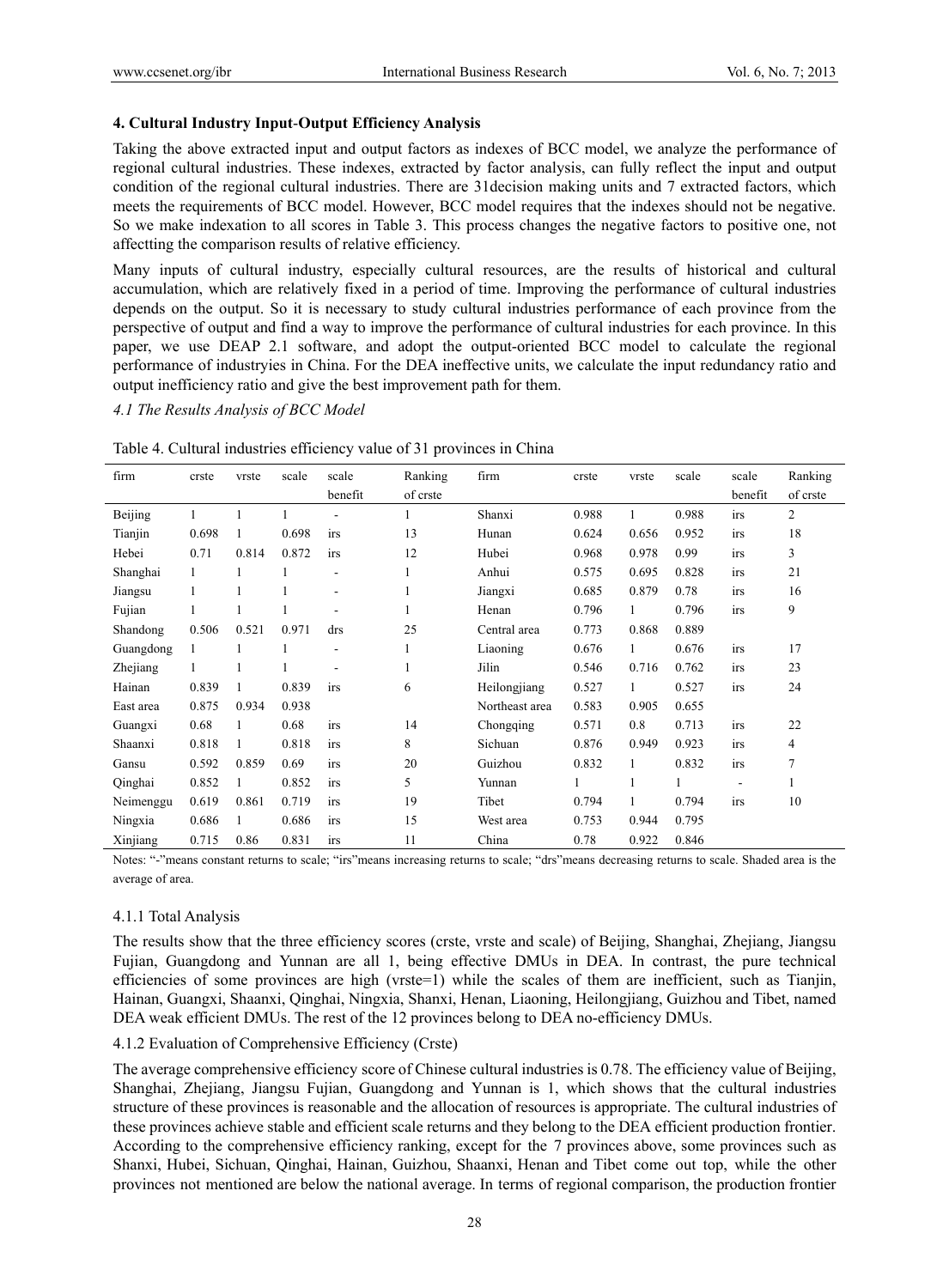is mainly concentrated in the eastern area, while the low efficiencies are mainly located Northeast and West area. Sorting of regional comprehensive efficiency is: East area Φ national average Φ Central area Φ West area Φ Northeast area. (Symbol "Φ" means the former is superior to the latter). It's worth noting that Shandong province has long been regarded as the developed provinces of cultural industries, while the result by output-oriented BCC model shows that the cultural industries efficiency of Shandong province is the lowest. That is to say, Shandong province is far from achieving the maximum output under the existing input. And we also noticed that the comprehensive efficiency of Yunnan province have a only beautiful preponderance in West area.

#### 4.1.3 Evaluation of Pure Technical Efficiency (Vrste)

The national average score of pure technical efficiency is 0.922. Pure technical effective provinces include the 7 DEA efficient DMUs and 12 DEA weak efficient ones mentioned above. The rest 12 provinces of China are pure technologies invalid, most of which are lower than the national average. Sorting of regional pure technical efficiency is: West area Φ East area Φ national average Φ Northeast area Φ Central area.

#### 4.1.4 Evaluation of Scale Efficiency (Scale)

The average score of scale efficiency is 0.846. Except for the 7 DEA efficient provinces, the rest 24 provinces are all scale inefficiency, seven of which are higher than the national average, such as Hebei, Shanxi, Shandong, Hubei, Hunan, Sichuan and Qinghai. Shandong province is in the stage of diminishing returns to scale, which shows that Shandong should consider narrowing the scale of cultural industries. The rest 23 provinces are in the stage of increasing return to scale, which shows that the cultural industries of these areas has the space of further expanding the size. The average scale efficiency is lower than the average pure technical efficiency. That is to say the scale inefficiency is the most important factor that affects China's cultural industries performance. Sorting of regional scale efficiency is: East area Φ Central area Φ national average Φ West area Φ Northeast area.

#### 4.1.5 The Input Redundancy Ratio and Output Inefficiency Ratio of Non-Efficiency DMUs

In order to study the gap of the DEA non-efficiency provinces to the production frontier, this paper adopts the DEA projection principle to calculate the input redundancy ratio and output inefficiency ratio. The two ratios are respectively the differences between actual scale and target scale. Because this paper focuses on the output-oriented relative efficiency, the output inefficiency ratio is an important part to consider. The calculation results are shown in Table 5.

| Region    | Score | Input redundancy ratio |            |           | Output inefficiency ratio |              |             |         |
|-----------|-------|------------------------|------------|-----------|---------------------------|--------------|-------------|---------|
|           |       | Basic                  | Scientific | Special   | Tourism                   | of<br>Output | Cultural    | Tourist |
|           |       | element                | research   | resources | resource inputs           | cultural     | consumption | trips   |
|           |       | inputs                 | inputs     | inputs    |                           | Enterprise   | income      |         |
| Hebei     | 0.71  | $0.0\%$                | $0.0\%$    | $-81.4%$  | $0.0\%$                   | 22.9%        | 22.8%       | 22.8%   |
| Neimenggu | 0.619 | $0.0\%$                | $0.0\%$    | $0.0\%$   | $-39.8%$                  | 16.1%        | 16.0%       | 16.1%   |
| Jilin     | 0.546 | $0.0\%$                | $0.0\%$    | $0.0\%$   | $0.0\%$                   | 39.6%        | 39.6%       | 39.6%   |
| Anhui     | 0.575 | $0.0\%$                | $0.0\%$    | $0.0\%$   | $0.0\%$                   | 44.0%        | 43.9%       | 44.0%   |
| Jiangxi   | 0.685 | $0.0\%$                | $0.0\%$    | $0.0\%$   | $-35.7%$                  | 13.8%        | 13.7%       | 13.8%   |
| Shandong  | 0.506 | $0.0\%$                | $0.0\%$    | $-41.8%$  | $-26.7%$                  | 91.9%        | 91.8%       | 91.9%   |
| Hubei     | 0.968 | $0.0\%$                | $-29.0\%$  | $0.0\%$   | $-80.6%$                  | 2.2%         | 2.3%        | 2.3%    |
| Hunan     | 0.624 | $0.0\%$                | $0.0\%$    | $0.0\%$   | $0.0\%$                   | 52.3%        | 52.4%       | 52.4%   |
| Chongqing | 0.571 | $0.0\%$                | $-0.7\%$   | $0.0\%$   | $0.0\%$                   | 24.9%        | 24.9%       | 24.9%   |
| Sichuan   | 0.876 | $0.0\%$                | $-45.3%$   | $0.0\%$   | $-97.4%$                  | $5.4\%$      | 5.3%        | $5.4\%$ |
| Gansu     | 0.592 | $0.0\%$                | $0.0\%$    | $0.0\%$   | $0.0\%$                   | 16.5%        | 16.4%       | 16.5%   |
| Xinjiang  | 0.715 | $0.0\%$                | $0.0\%$    | $-31.1%$  | $-7.3%$                   | 16.3%        | 16.3%       | 16.2%   |

| Table 5. The input redundancy ratio and output inefficiency ratio of DEA non-efficiency DMUs (Note 3) |
|-------------------------------------------------------------------------------------------------------|
|-------------------------------------------------------------------------------------------------------|

Table 5 shows that the 12 DEA non-efficiency provinces are all output deficient. Among them, Shandong, Anhui, Hunan and Jilin provinces are suffering from serious output deficiency. Their output inefficiency ratios of cultural enterprise, cultural consumption income and tourist trips are all over 35%. The key to improving the cultural industry performance is to improve the output level. The basic element inputs of all provinces don't exist redundancy; the scientific research inputs of Sichuan and Hubei is redundant; the special resources inputs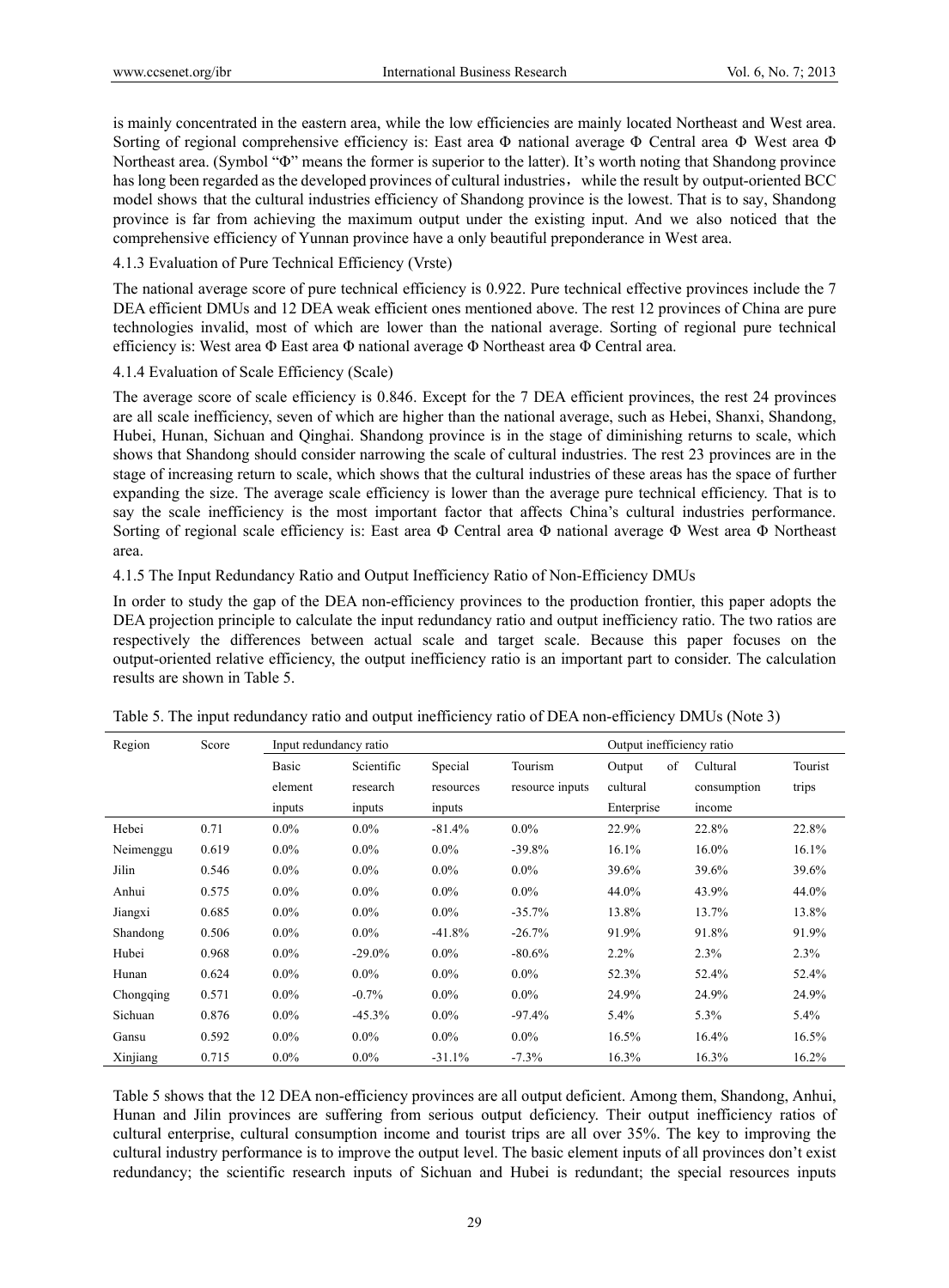redundancy rates of Hebei, Shandong and Xinjiang are higher; the tourism resources redundancy rates of Sichuan, Shandong, Hubei, Jiangxi, Xinjiang and Neimenggu are higher. As the results show that the resources have not been fully utilized in the cultural industries. We should focus on digging the characteristics and value of the existing cultural resources thoroughly, improve the efficiency of production and avoid people, capital and material resources being invested on the new resources and blind development. As for the unexplored potential culture resources, we should leave them to the future generations.

## *4.2 The Result Analysis of Super-Efficiency Model*

In order to do further comparison to DEA effective DMUs, this paper analyzes the DMUs of production frontier (crste=1) by super efficiency DEA model. We get the super efficiency value of the seven DEA effective provinces by EMS1.3 software.

| Region                          | Beijing | Yunnan | Guangdong | Zhejiang | Jiangsu | Shanghai | Fuiian |
|---------------------------------|---------|--------|-----------|----------|---------|----------|--------|
| Super efficiency score $\alpha$ | 0.0133  | 0.037  | 0.229     | 0.502    | 0.53    | 0.645    | 0.849  |
| Reducible output $(1-\alpha)$   | 98.67%  | 97.3%  | 77 1%     | 49.8%    | 47%     | 35.5%    | 15.1%  |
| Benchmarking values (Note 5)    | 22      | 24     |           |          |         | Iб       | 16     |

Table 6. Super efficiency value of DEA efficient provinces (Note 4)

According to the super efficiency DEA principle, output-oriented super efficiency value is less than 1. And the smaller the super efficiency value  $(\alpha)$ , the larger the reducible output  $(1-\alpha)$ , meaning the DEA efficiency is higher. For example, it is still effective when the current cultural industries of Beijing reduces by 98.67%. In the seven DEA provinces, the efficiency ranking is Beijing, Yunnan, Guangdong, Zhejiang, Jiangsu, Shanghai and Fujian. Beijing is the national political, economic and cultural center, which has a unique advantage to develop the cultural industries. The output efficiency of Yunnan is higher in the cultural industry, owing to the development of tourism industry by the unique local natural and cultural resources. The cultural industries output efficiency of Guangdong is higher than other places, which mainly originates from the cultural consumption brought by comprehensive economic strength.

## **5. Conclusions and Suggestions**

Firstly, performance of the cultural industries is not optimistic in China. There are only seven DEA effective provinces in this country, and most of them concentrate in the eastern region. Central and western regions are lower in the comprehensive efficiency, and the Northeast region are the lowest.

Second, the average value of pure technical efficiency is larger than that of scale efficiency. 19 provinces are pure technology effective. Pure technical efficiency is the highest in the west of China and the lowest in the central region.

Third, the scale non-efficiency is the most important factors that affect China's cultural industries performance. Shandong province is in the stage of diminishing returns to scale and the rest provinces are in the stage of increasing return to scale. Scale efficiency is best in the east region and worst in the northeast area.

Fourth, DEA non-efficiency provinces all have output deficiency in the cultural enterprise, cultural consumption income and tourist trips. That shows the public output and the enterprise output are all deficient under the present resource condition.

Fifth, input redundancy mainly reflects in the scientific research inputs, tourism resource inputs and special resources inputs, which means the resources of cultural industries have not been fully utilized in the development.

Sixth, even among the DEA efficient provinces, the cultural industry performances are quite different as well. The top three of super DEA efficiency are Beijing Yunnan and Guangdong.

In view of the situation in China, the provinces should take corresponding measures according to their own situation to improve their input-output efficiency of cultural industries. Firstly, the provinces which are in the stage of increasing return to scale should try to expand the scale of the industry and improve the efficiency of scale. Secondly, the DEA non-efficiency provinces should pay more attention to expanding the output on the base of completely digging and utilizing the present resources rather than the blind investment and development. Thirdly, the northeast and central regions of China should expedite technological innovation and scientific transformation of cultural industries, and improve the efficiency of industrial technology, while the northeast and west regions should expand the scale of cultural industries.